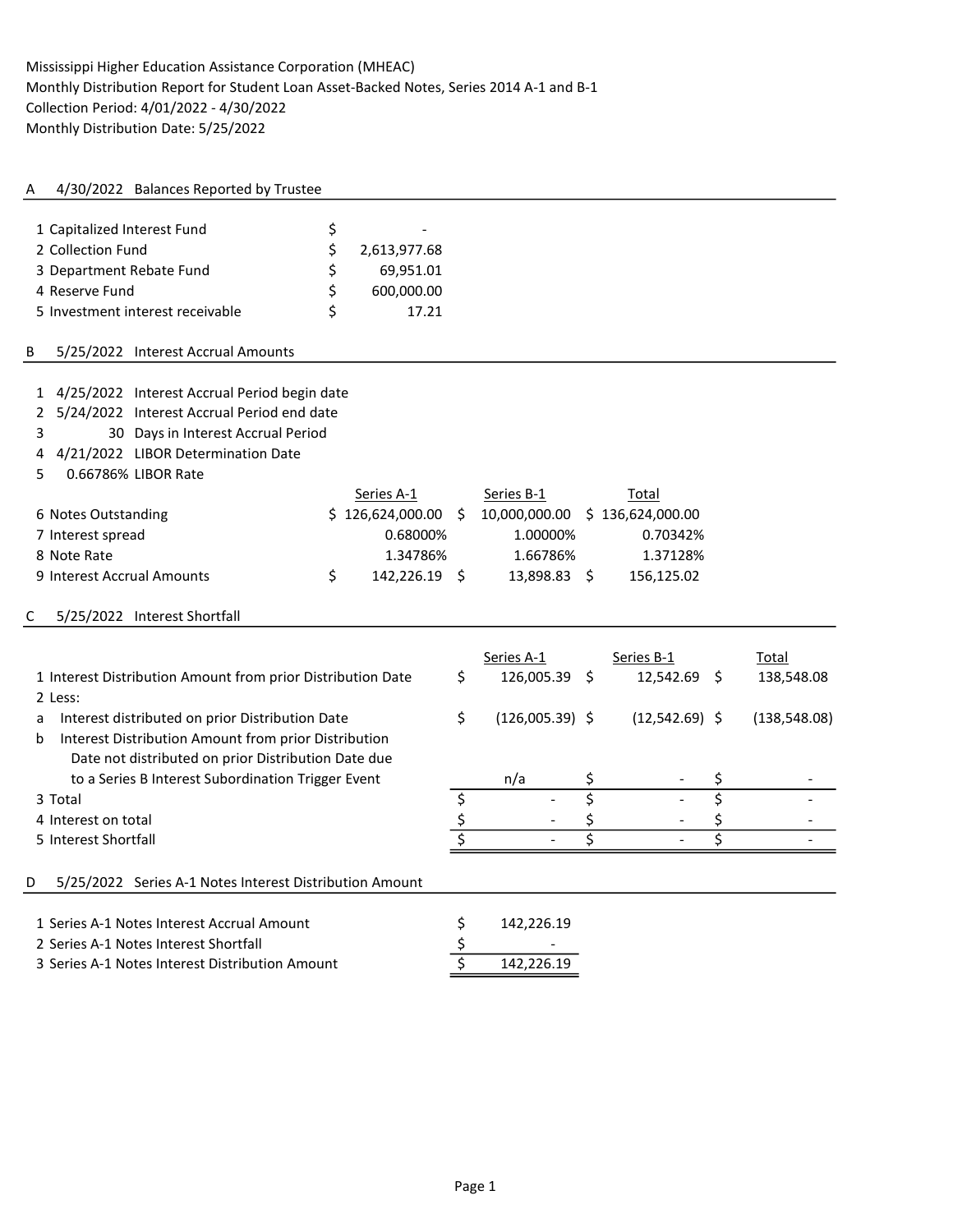# E 5/25/2022 Series B-1 Notes Interest Distribution Amount

| 1 Borrower interest accrued                                | \$                                  | 523,472.66       |
|------------------------------------------------------------|-------------------------------------|------------------|
| 2 Subsidy accrued                                          | \$                                  | 26,959.95        |
| 3 Special allowance accrued                                | \$                                  | (90, 101.00)     |
| 4 Less: Consolidation fees accrued                         | \$                                  | (102, 779.77)    |
| 5 Total                                                    | $\overline{\xi}$                    | 357,551.84       |
| 6 Total times 365 divided by 360                           | $\overline{\boldsymbol{\zeta}}$     | 362,517.84       |
| 7 Less:                                                    |                                     |                  |
| Trustee Fees accrued<br>a                                  | \$                                  | (578.11)         |
| Servicing Fees accrued<br>b                                | \$                                  | (28, 167.22)     |
| <b>Administration Fees accrued</b><br>C                    | \$                                  | (50, 737.97)     |
| Back-up Servicing Fees accrued<br>d                        | \$                                  |                  |
| Back-up Administration Fees accrued<br>е                   | \$                                  |                  |
| $\mathsf f$<br>Eligible Lender Trustee Fees accrued        | \$                                  | (2,083.33)       |
| Rating Agency surveillance fees accrued<br>g               | \$                                  | (2,375.00)       |
| Series A-1 Notes Interest Accrual Amount<br>h              | \$                                  | (142, 226.19)    |
| 8 Series B Interest Cap (not less than \$0)                | $\overline{\xi}$                    | 136,350.02       |
| 9 Series B-1 Notes Interest Accrual Amount                 | \$                                  | 13,898.83        |
| 10 Lower of Series B Interest Cap and Interest Accrual     |                                     |                  |
| Amount                                                     | \$                                  | 13,898.83        |
| 11 Series B-1 Notes Interest Shortfall                     | \$                                  |                  |
| 12 Series B-1 Notes Interest Distribution Amount           | $\overline{\boldsymbol{\varsigma}}$ | 13,898.83        |
|                                                            |                                     |                  |
| F<br>5/25/2022 Amount Due To (From) Department Rebate Fund |                                     |                  |
|                                                            |                                     |                  |
| 1 Student loan interest subsidy receivable                 | \$                                  | 48,427.00        |
| 2 Student loan special allowance receivable (payable)      | \$                                  | (161, 844.00)    |
| 3 Net receivable from (payable to) the U.S. Department     |                                     |                  |
| of Education for subsidy and special allowance             | <u>\$</u>                           | (113, 417.00)    |
| 4 Balance required in Department Rebate Fund               | \$                                  | 113,417.00       |
| 5 Less: Department Rebate Fund balance                     | \$                                  | (69, 951.01)     |
| 6 Amount due to (from) Department Rebate Fund              | $\overline{\boldsymbol{\zeta}}$     | 43,465.99        |
|                                                            |                                     |                  |
| 5/25/2022 Amount Due To (From) Reserve Fund<br>G           |                                     |                  |
|                                                            |                                     |                  |
| 1 Total Notes Outstanding prior to Distribution Date       |                                     | \$136,624,000.00 |
| 2 Required Reserve Fund percentage                         |                                     | 0.25%            |
| 3 Specified Reserve Fund Balance (not less than \$600,000) | \$                                  | 600,000.00       |
| 4 Less: Reserve Fund balance                               | $rac{5}{5}$                         | (600,000.00)     |
| 5 Amount due to (from) Reserve Fund                        |                                     |                  |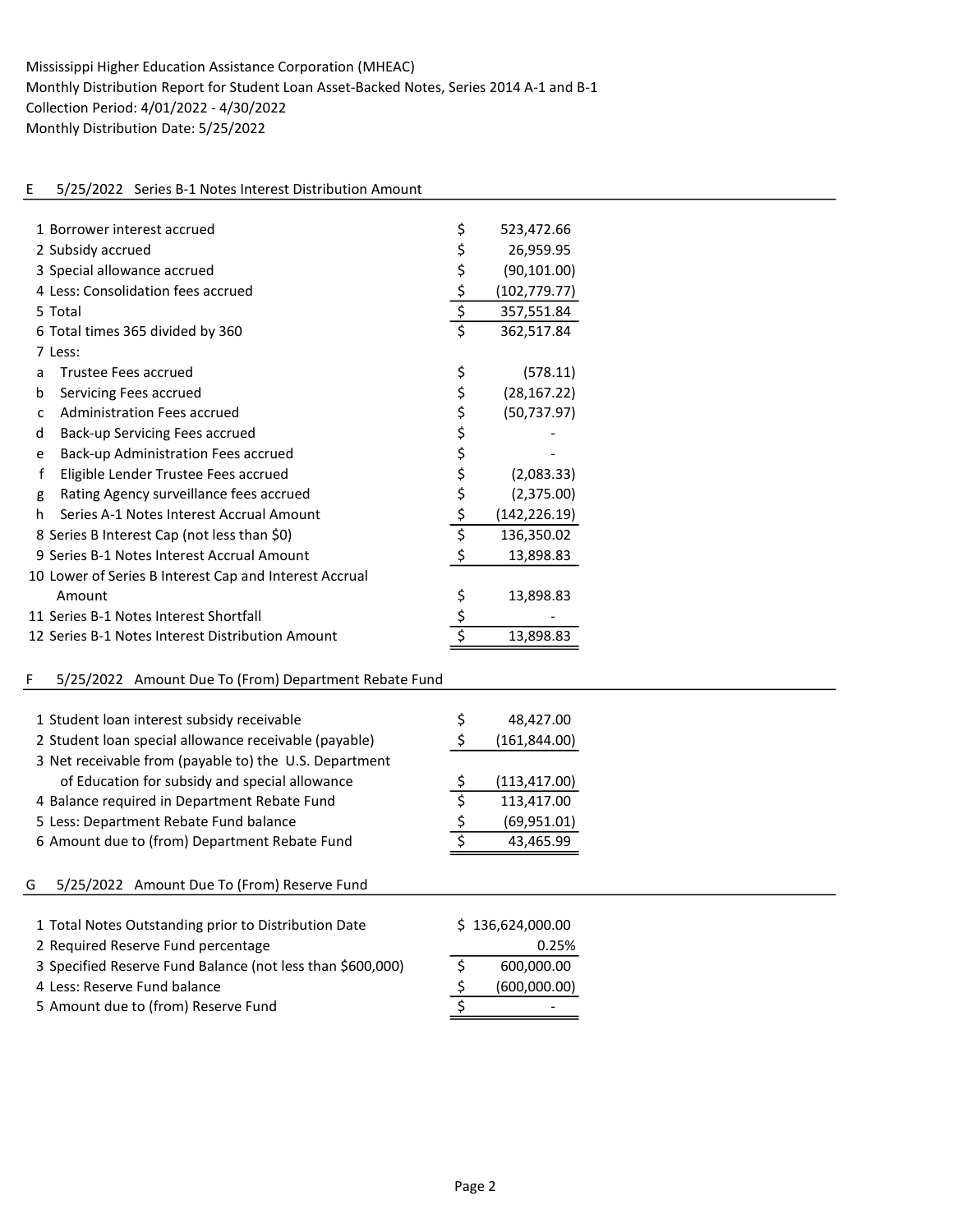# H 5/25/2022 Collection Fund Distributions and Transfers

| 4/30/2022 Collection Fund balance<br>1                            | \$          | 2,613,977.68   |
|-------------------------------------------------------------------|-------------|----------------|
| 2 Consolidation rebate fee to U.S. Dept of Education              | \$          | (102, 779.77)  |
| 3 Transfer from (to) Department Rebate Fund                       | \$          | (43, 465.99)   |
| 4 Pro rata:                                                       |             |                |
| <b>Trustee Fee to Trustee</b><br>a                                | \$          | (569.27)       |
| Servicing Fee to Servicer<br>b                                    | \$          | (28, 167.22)   |
| 5 Administration Fee to Administrator                             | \$          | (50,002.55)    |
| 6 Pro rata, subject to \$125,000 annual limit:                    |             |                |
| Back-up Servicing Fee to Back-up Servicer<br>a                    | \$          |                |
| Eligible Lender Trustee Fee and expense to Eligible<br>b          |             |                |
| <b>Lender Trustee</b>                                             | \$          |                |
| Trustee expense to Trustee<br>с                                   |             |                |
| Back-up Administration Fee to Back-up Administrator<br>d          | \$<br>\$    |                |
| Rating Agency surveillance fee to Rating Agencies                 | \$          |                |
| e<br>f<br>Any amount remaining from \$125,000 limit to MHEAC      |             |                |
|                                                                   | \$          |                |
| annually on 9/25 Distribution Date                                |             |                |
| 7 Series A-1 Notes Interest Distribution Amount to                |             |                |
| Series A-1 Noteholders                                            | \$          | (142, 226.19)  |
| 8 If Subordinate Parity Ratio is at least 101%:                   |             |                |
| Series B-1 Notes Interest Distribution Amount to<br>a             |             |                |
| Series B-1 Noteholders                                            | \$          | (13,898.83)    |
| 9 Transfer from Capitalized Interest Fund                         | \$          |                |
| 10 Transfer from (to) Reserve Fund                                | \$          |                |
| 11 If Subordinate Parity Ratio is at least 110% before            |             |                |
| payment and will be at least 110% after payment, then             |             |                |
| pro rata, subject to \$100,000 annual limit, amounts              |             |                |
| unpaid from prior Distribution Dates:                             |             |                |
| Back-up Servicing Fee to Back-up Servicer<br>a                    | \$          |                |
| Eligible Lender Trustee Fee and expense to Eligible<br>b          |             |                |
| <b>Lender Trustee</b>                                             |             |                |
| Trustee expense to Trustee<br>c                                   |             |                |
| Back-up Administration Fee to Back-up Administrator<br>d          | ららら         |                |
| Rating Agency surveillance fee to Rating Agencies<br>e            |             |                |
| $\mathsf f$<br>Any amount remaining from \$100,000 limit to MHEAC |             |                |
| annually on 9/25 Distribution Date                                | \$          |                |
| 12 Series A-1 Notes principal distribution amount to              |             |                |
| Series A-1 Noteholders                                            | \$          | (2,232,000.00) |
| 13 Series B-1 Notes principal distribution amount to              |             |                |
| Series B-1 Noteholders                                            | \$          |                |
| 14 If Series B-1 Notes no longer outstanding:                     |             |                |
| Series B Carry-Over Amount to Series B-1 Noteholders<br>a         | \$          |                |
| <b>Remainder to MHEAC</b><br>b                                    | $rac{5}{5}$ |                |
| 4/30/2022 Collection Fund balance remaining<br>15                 |             | 867.86         |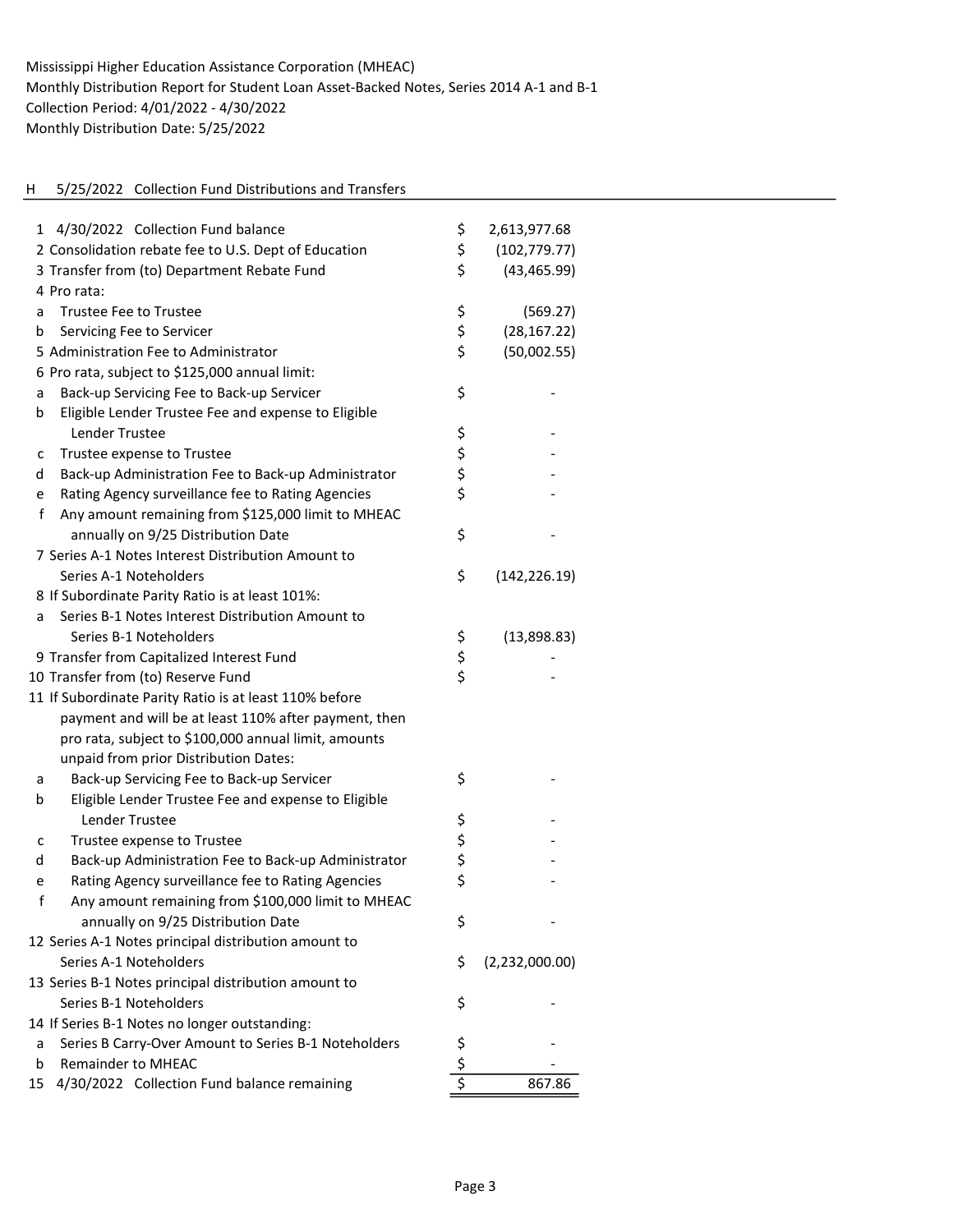### I 5/25/2022 Series B Carry-Over Amount

| 1 Beginning Series B Carry-Over Amount                  |  |
|---------------------------------------------------------|--|
| 2 Interest accrued on beginning Carry-Over Amount       |  |
| 3 Series B-1 Notes Interest Accrual Amount in excess of |  |
| the Series B Interest Cap                               |  |
| 4 Series B-1 Notes Interest Distribution Amount not     |  |
| distributed due to a Series B Interest Subordination    |  |
| Trigger Event (trigger event is not continuing)         |  |
| 5 Series B Carry-Over Amount distributed                |  |
| 6 5/25/2022 Series B Carry-Over Amount                  |  |

### J 5/25/2022 Transfers and Distributions

|                             | 4/30/2022<br><b>Balance</b> | 5/25/2022<br><b>Transfers</b> | Mav<br><b>Distributions</b> | Remaining<br><b>Balance</b> |
|-----------------------------|-----------------------------|-------------------------------|-----------------------------|-----------------------------|
| 1 Capitalized Interest Fund | $\overline{\phantom{a}}$    | $\overline{\phantom{a}}$      | $\overline{\phantom{a}}$    |                             |
| 2 Collection Fund           | 2,613,977.68                | $(43, 465.99)$ \$             | $(2,569,643.83)$ \$         | 867.86                      |
| 3 Department Rebate Fund    | 69.951.01                   | 43.465.99                     | $\overline{\phantom{a}}$    | 113,417.00                  |
| 4 Reserve Fund              | 600,000.00                  | $\overline{\phantom{a}}$      | $\overline{\phantom{a}}$    | 600,000.00                  |

#### K 5/25/2022 Note Balances After Principal Distribution

|                                               | Series A-1                      | Series B-1    | Total                           |
|-----------------------------------------------|---------------------------------|---------------|---------------------------------|
| 1 Note balances before principal distribution | \$126.624.000.00                |               | 10,000,000.00 \$ 136,624,000.00 |
| 2 5/25/2022 Principal distribution            | $\frac{1}{2}$ (2,232,000.00) \$ |               | $-$ \$ (2,232,000.00)           |
| 3 Note balances after principal distribution  | \$124,392,000.00                | 10,000,000.00 | \$134,392,000.00                |

#### L 5/25/2022 Senior Parity Ratio and Subordinate Parity Ratio

| 1             |                             | 4/30/2022 Student loan principal                        | S  | 150,007,660.71   |
|---------------|-----------------------------|---------------------------------------------------------|----|------------------|
| $\mathcal{P}$ |                             | 4/30/2022 Student loan accrued borrower interest        | \$ | 3,757,290.33     |
|               | 3 Less:                     |                                                         |    |                  |
| a             |                             | Unguaranteed portion of loans in a claim filed status   | \$ | (18,490.64)      |
| b             |                             | Loan principal previously filed as claims and deemed    |    |                  |
|               |                             | uninsured by the Servicer                               | \$ | (83, 104.09)     |
| 4             |                             | 4/30/2022 Net receivable from U.S. Department of        |    |                  |
|               |                             | Education for subsidy and special allowance             | \$ |                  |
| 5.            |                             | 4/30/2022 Deposits in transit from Servicer             | \$ | 481,146.84       |
| 6             |                             | 4/30/2022 Investment interest receivable                | \$ | 17.21            |
| 7             |                             | 5/25/2022 Capitalized Interest Fund balance             | \$ |                  |
| 8             |                             | 5/25/2022 Reserve Fund balance                          | \$ | 600,000.00       |
|               | 9 Total assets              |                                                         |    | \$154,744,520.36 |
|               |                             | 10 5/25/2022 Series A-1 Notes Outstanding               |    | \$124,392,000.00 |
|               | 11 Senior Parity Ratio      |                                                         |    | 124.40%          |
|               |                             | 12 5/25/2022 Series A-1 Notes and B-1 Notes Outstanding |    | \$134,392,000.00 |
|               | 13 Subordinate Parity Ratio |                                                         |    | 115.14%          |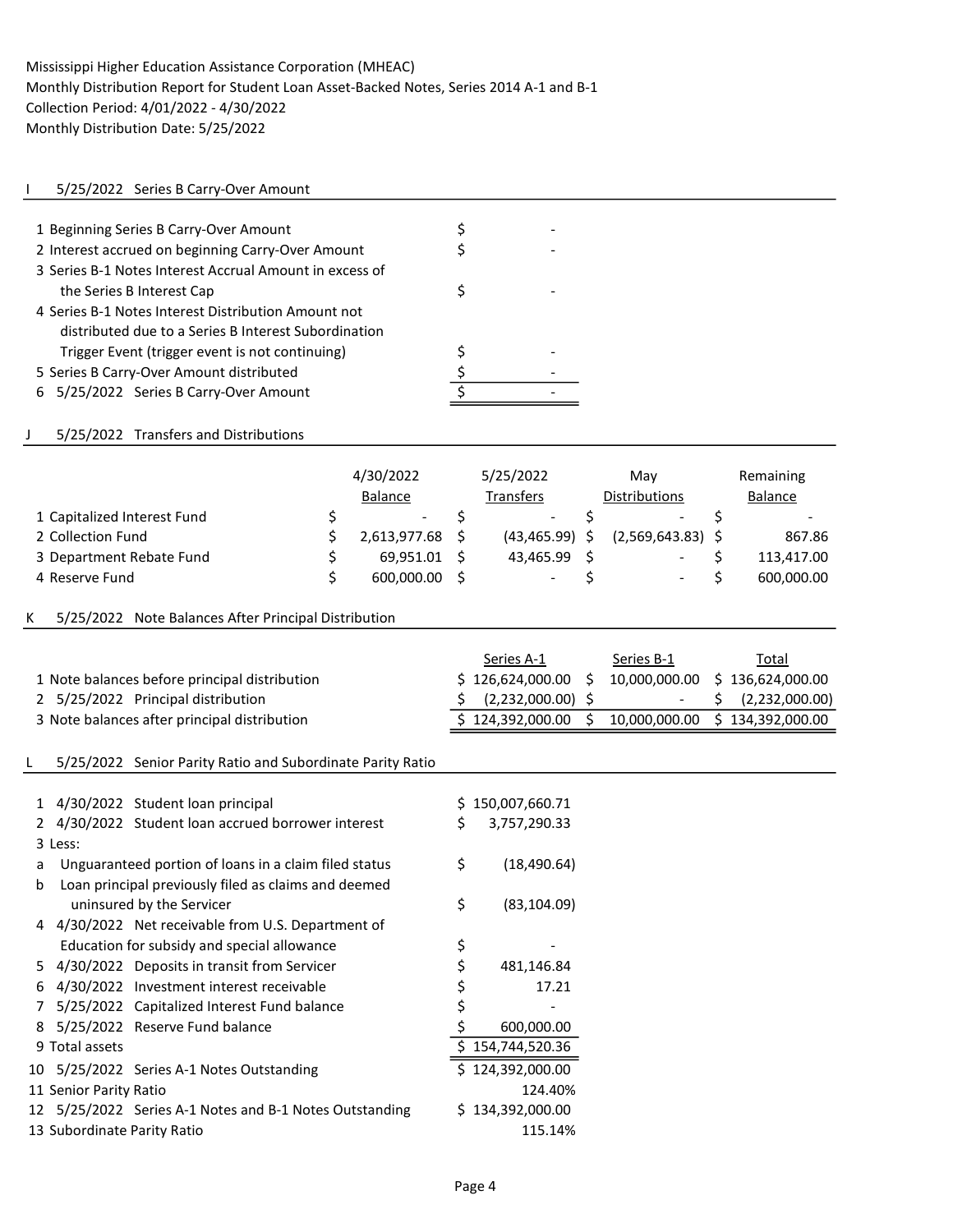### M 4/30/2022 Pool Balance as a % of Initial Pool Balance

|    | 1 Student loan principal on Date of Issuance<br>2 Student loan interest on Date of Issuance<br>3 Acquisition Funds used to acquire loans during the | Š.                                                    | \$387,324,384.66<br>6,228,174.05 |                  |
|----|-----------------------------------------------------------------------------------------------------------------------------------------------------|-------------------------------------------------------|----------------------------------|------------------|
|    | <b>Acquisition Period</b>                                                                                                                           |                                                       |                                  |                  |
|    | 4 Initial Pool Balance                                                                                                                              |                                                       |                                  | \$393,552,558.71 |
| 5. |                                                                                                                                                     | 4/30/2022 Student loan principal                      |                                  | \$150,007,660.71 |
|    |                                                                                                                                                     | 6 4/30/2022 Student loan interest                     |                                  | 3,757,290.33     |
|    |                                                                                                                                                     | 4/30/2022 Pool Balance                                |                                  | \$153,764,951.04 |
|    |                                                                                                                                                     | 4/30/2022 Pool Balance as a % of Initial Pool Balance |                                  | 39.07%           |

# N 4/01/2022 - 4/30/2022 Collection Period Activity for Collection Fund

| 1  | 4/1/2022 Beginning balance           | \$<br>2,526,959.12   |
|----|--------------------------------------|----------------------|
|    | 2 Distributions and transfers        | \$<br>(2,526,368.12) |
|    | 3 Repurchases from guarantors        | \$<br>(210, 806.06)  |
|    | 4 Principal collections:             |                      |
| a  | <b>Borrowers</b>                     | \$<br>1,066,141.05   |
| b  | Guarantors                           | \$<br>478,308.47     |
| C  | Loan consolidation                   | \$<br>1,115,780.37   |
| 5. | Interest collections:                |                      |
| a  | <b>Borrowers</b>                     | \$<br>229,163.75     |
| b  | Guarantors                           | \$<br>16,680.04      |
| C. | Loan consolidation                   | \$<br>9,297.35       |
|    | 6 Interest subsidy                   | \$<br>201,935.50     |
|    | 7 Special allowance                  | \$                   |
|    | 8 Late fees                          | \$<br>4,912.59       |
|    | 9 Reimbursements from Servicer       | \$                   |
|    | 10 Investment income                 | \$<br>17.82          |
|    | 11 Deposits in transit from Servicer | \$<br>(298,044.20)   |
| 12 | 4/30/2022 Ending balance             | \$<br>2,613,977.68   |
|    |                                      |                      |